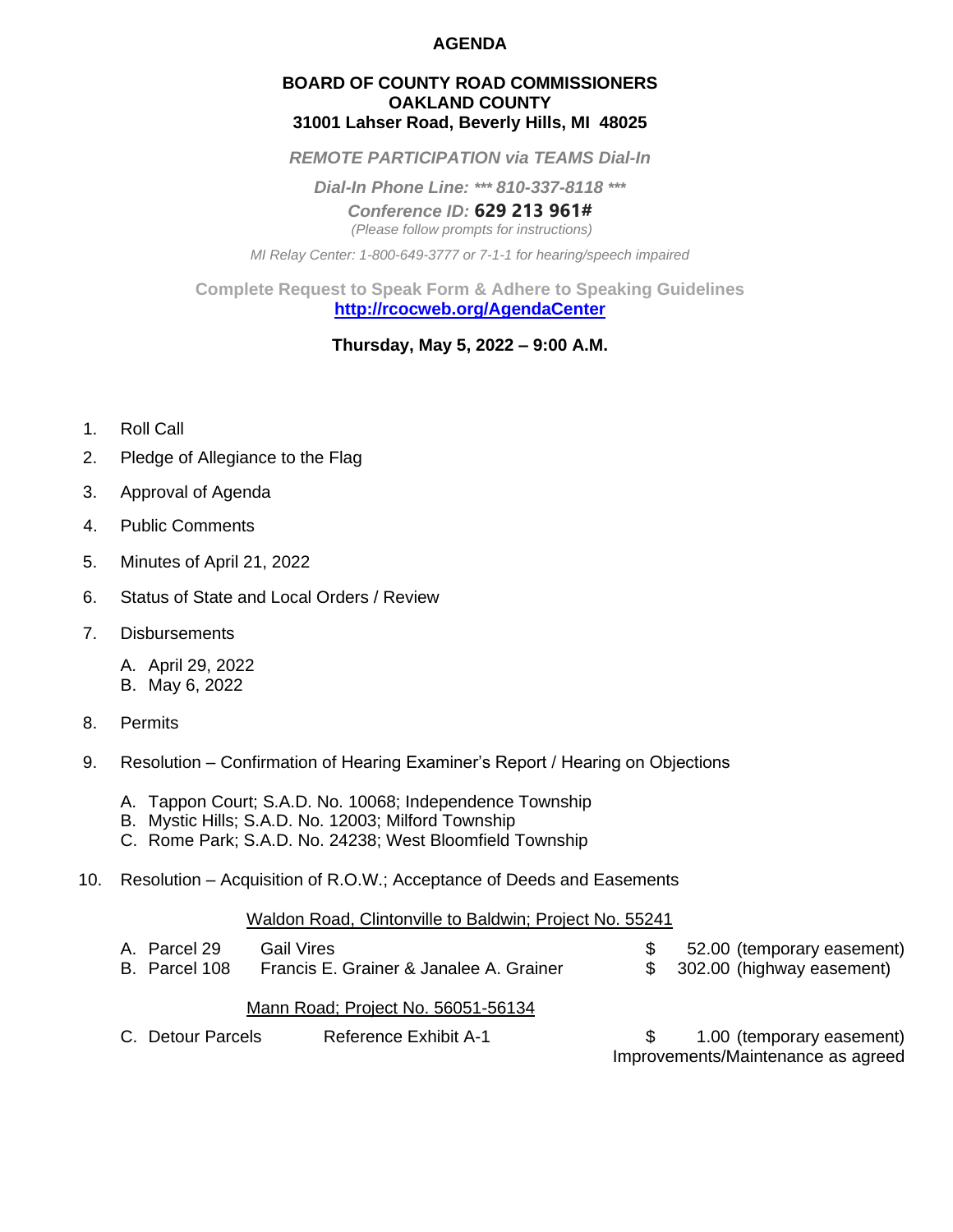11. Resolution – Proposed Condemnation

# Elizabeth Lake Road at Teggerdine; Project No. 55331

- Parcel 20 Rodney A. Hadash; DTE Electric Company \$ 2,665.00 (highway/temporary f/k/a The Detroit Edison Company; The Huntington easements) National Bank; Department of Treasury - Internal Revenue Service; and any other parties of interest unknown to the Board at this time
- 12. Resolution Amendment to FY2022 Budget; Reclassification
	- . One (1) Laborer II position to one (1) Tandem Float Driver Davisburg District; One (1) Float Operator to one (1) Laborer II position – Troy District
- 13. Resolution Road Closure
	- . Club Drive at Porters Lane; May 9, 2022 through September 2, 2022
- 14. Agreement Local Cost Participation
	- A. Orchard Lake Road over Rouge River (RCOC ID 0610B); Project No. 55843; with the City of Farmington Hills
	- B. Maple Road, Coolidge Highway to Rochester Road; Project No. 56311; with the City of Clawson
	- C. Farmington Road, Alta Loma Drive to Grand River Avenue; Project No. 56691; Amendment to Agreement dated 04/07/2022; with the City of Farmington
	- D. Livernois Road, South Boulevard to Avon Road; Project No. 56711; with the City of Rochester **Hills**
	- E. 2022 Gravel Road Program, various county roads; Project No. 56782; with Brandon Township
	- F. 2022 Gravel Road Program, various county roads; Project No. 56812; with White Lake **Township**
	- G. Duck Lake Road, East Commerce Road to Cooley Lake Road; Project No. 56821; with Milford **Township**
- 15. Agreement 2022 Summer Maintenance
	- A. City of Berkley; 12 Mile Road, Greenfield Road to Woodward Avenue
	- B. City of Southfield; 10 Mile Road, Inkster to Greenfield; 12 Mile Road, Inkster to Greenfield; and Lahser Road, 8 Mile Road to 13 Mile Road
- 16. Agreement Task Order
	- A. Professional Design Services to Upgrade Traffic Signals at 12 Locations; General Engineering; with Orchard, Hiltz & McCliment, Inc.
	- B. 2022 Right of Way As-Needed Services; Project No. 56851; Preliminary Engineering; with Hubbell, Roth and Clark, Inc.
- 17. Contract Michigan Department of Transportation

. Maloney Street over Clear-Long Lake Channel (RCOC ID 1603A); Oxford Township; Project No. 55514; MDOT No. 22-5113